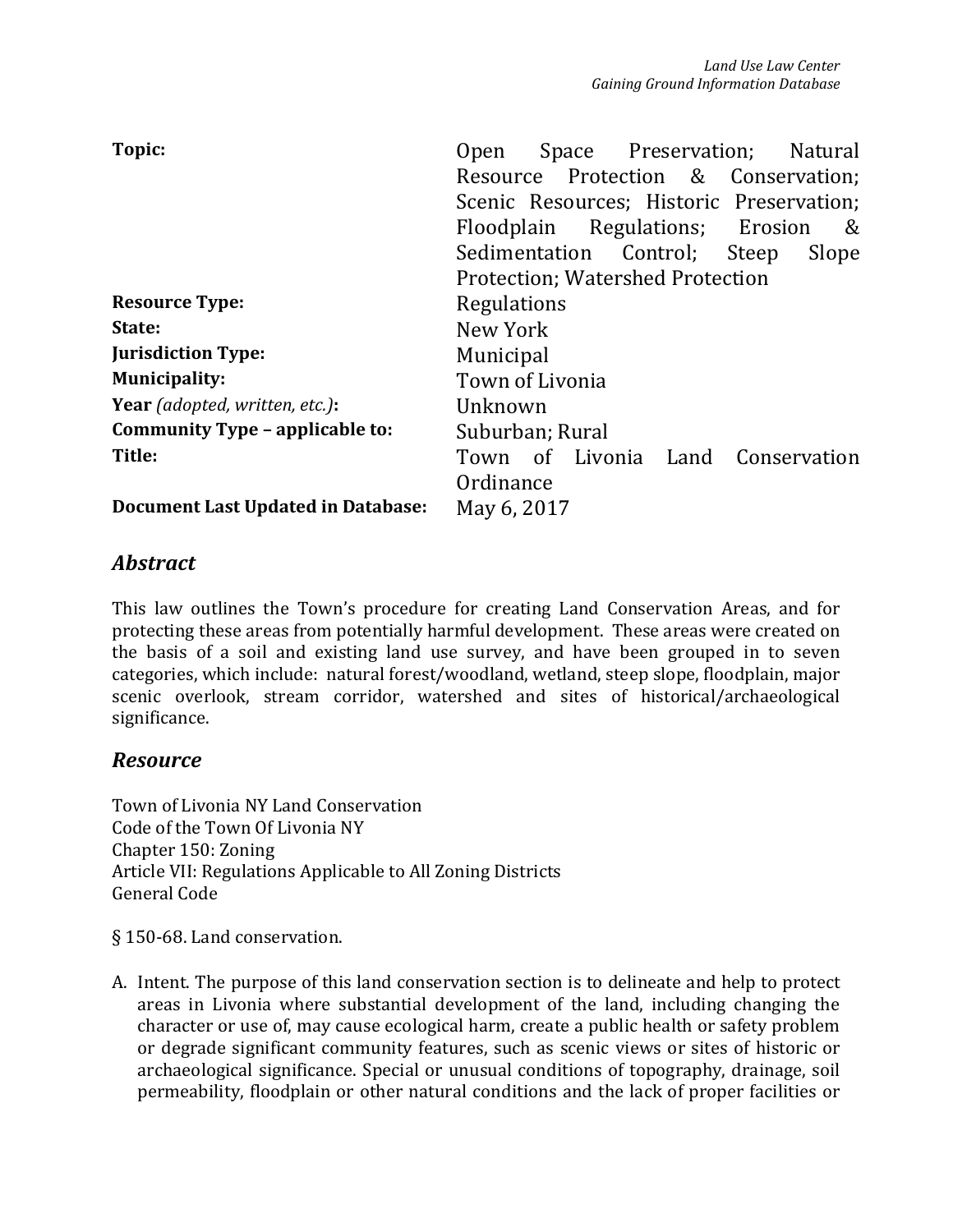improvements may result in the land not being suitable for development at the present time.

- B. Derivation. Land conservation areas in Livonia have been derived generally on the basis of soils and existing land use studies and data and have been mapped to identify the following specific conservation areas: natural forest/woodland, wetland, steep slope, floodplain, major scenic overlook, stream corridor, watershed and sites of historical/archaeological significance. The above mapped conservation areas are official supplemental guides to the Zoning Map to be used by Livonia in ascertaining what special conditions, if any, should be imposed or precautions taken before allowing development to proceed.
- C. Procedure for processing zoning permits using conservation areas maps. Whenever an application is made for a zoning permit in Livonia, the Code Enforcement Officer shall proceed as follows:
	- (1) Identify the approximate location of the proposed building site and/or use and check to see if the site is situated in one or more of the mapped conservation areas.
	- (2) If the applicant's proposed development or use is found to be located well outside of any identified conservation area shown on the supplemental map Editor's Note: The supplemental map is on file in the Building and Zoning Department. , the Code Enforcement Officer may issue a zoning permit, provided that all other requirements and conditions of the chapter are met.
	- (3) If the applicant's property is found to be located completely or partially within one or more of the mapped conservation areas or bordering thereon, the Code Enforcement Officer shall accompany the applicant to the site to confirm the exact location and existing physical conditions.
	- (4) If the Code Enforcement Officer confirms the location of the proposed development and/or use within any of the conservation districts, the activity proposed shall be subject to review by the Joint Planning Board in accordance with the site plan review requirements of Article XIV and the standards of this section.
- D. The following is a list of the mapped land conservation areas and relevant review standards.
	- (1) Forest/woodland.
		- (a) Whenever possible, the site plan shall be so designed as to minimize the number of trees 30 feet and over in height which would have to be removed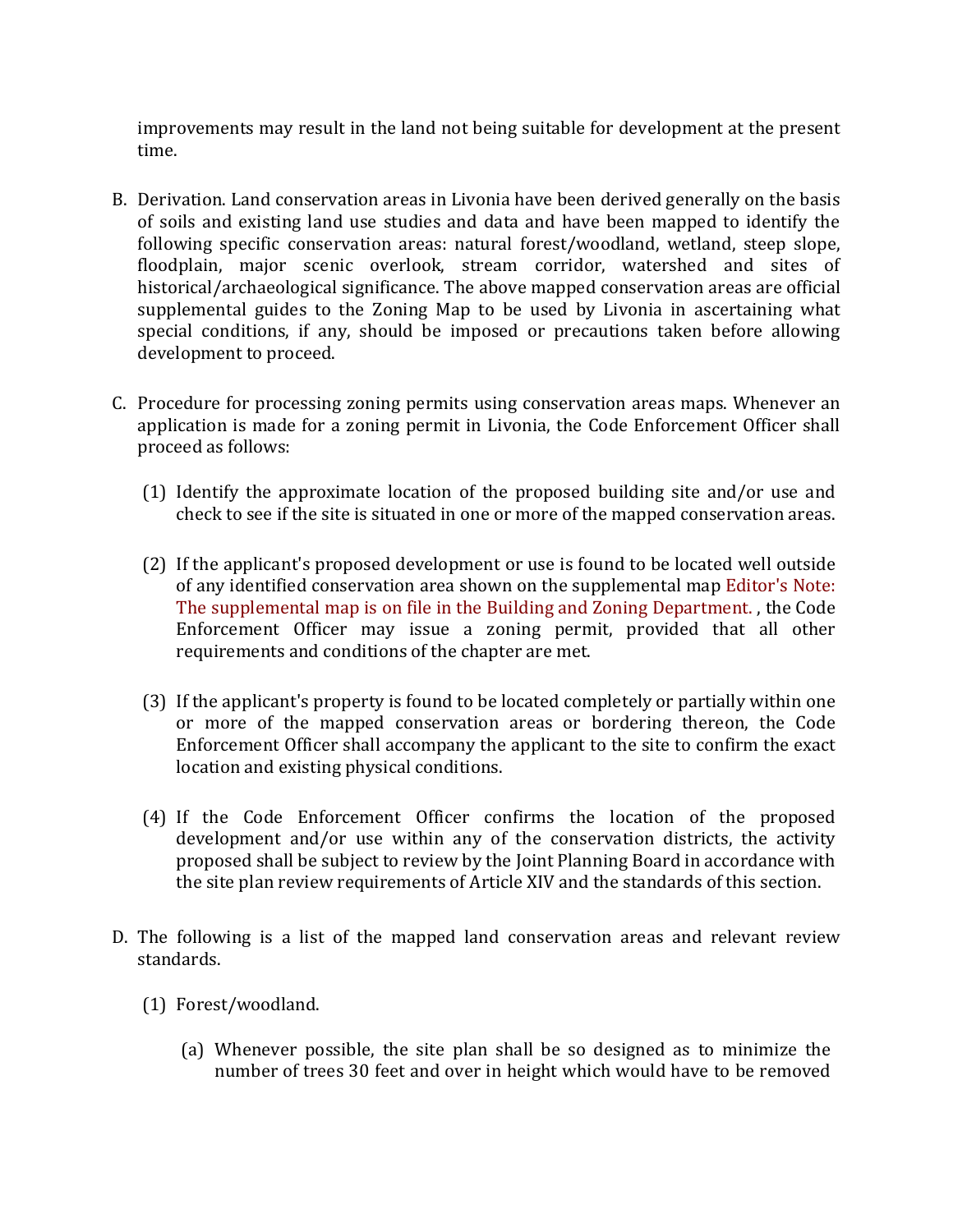or would otherwise disturb the forest floor.

- (b) Activities, such as subdivisions, campgrounds, mobile home parks and most commercial or industrial uses, shall be guided in their layout by a qualified forester or landscape professional.
- (2) Wetland.
	- (a) Development activities in wetland and wetland buffer areas shall be regulated by state and federal permit requirements.
	- (b) The development and/or use shall be designed so as not to disturb the natural function and process of the wetland.
- (3) Steep slope.
	- (a) The site plans submitted to the Joint Planning Board for review shall be prepared by a licensed architect or professional engineer and engineered specifically for the steep slope where the building will be placed.
	- (b) Architectural design of the house or structure shall be such as to minimize the amount of cutting into the embankment, general grading and removal of vegetative cover. A rectangular-shape structure which can be placed parallel to the contour of the hill and/or designing a cantilevered structure for maximum exposure above the ground is acceptable.
	- (c) Location of driveway, walkway, accessory buildings and structures and general grading shall minimize disturbance of steep slope areas and potential for erosion.
	- (d) Terracing, sodding, planting and the construction of retaining walls shall be performed as found necessary.
- (4) Floodplain. In accordance with National Flood Insurance specifications and Chapter 80 of the Code of the Town of Livonia or Chapter 93 of the Code of the Village of Livonia, the following conditions shall apply:
	- (a) Structures shall be designed and anchored to prevent the flotation, collapse or lateral movement of the structure or portion of the structure due to flooding.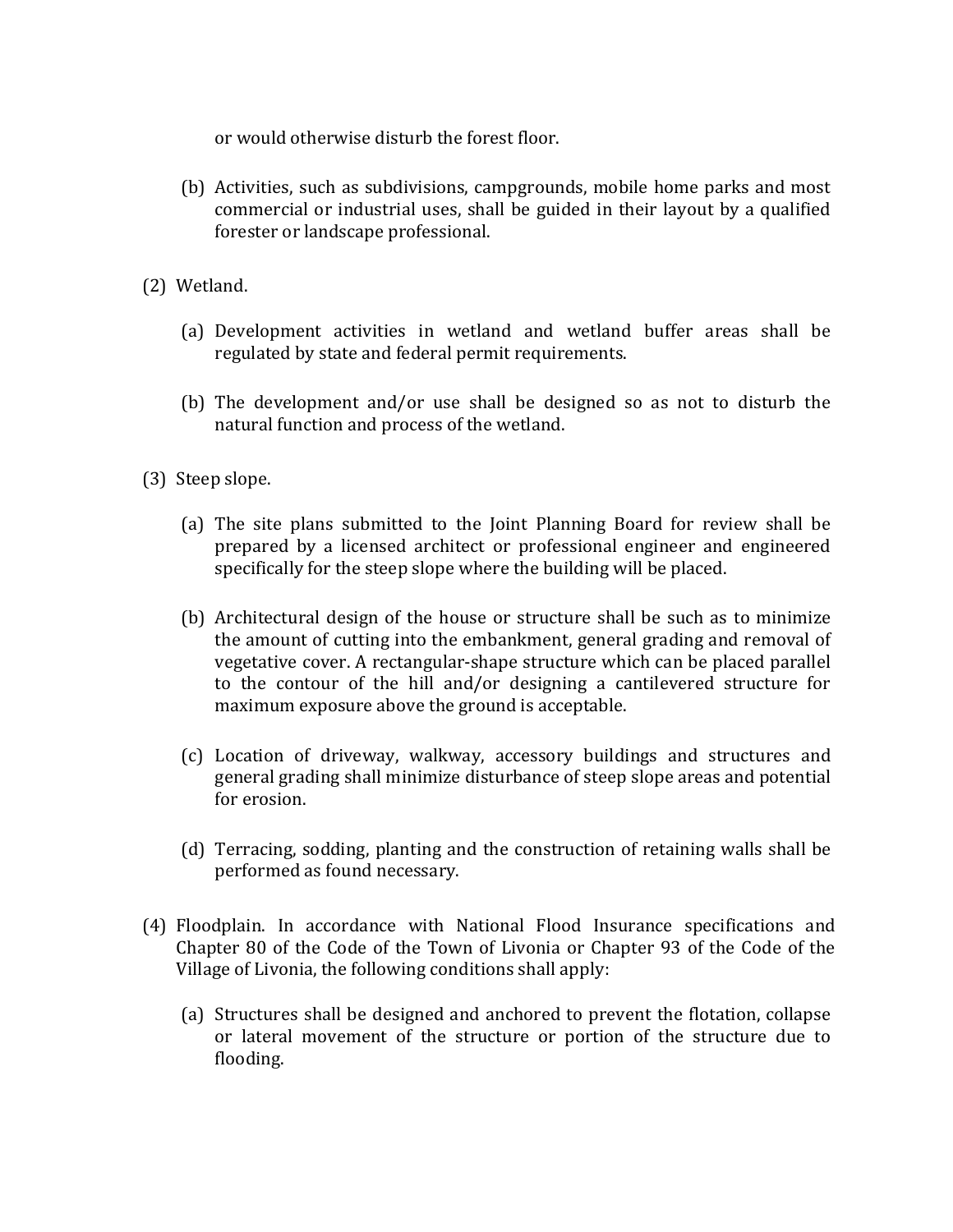- (b) Construction materials and utility equipment that are resistant to flood damage shall be used.
- (c) Construction methods and practices that will minimize flood damage shall be used.
- (d) Adequate drainage shall be provided in order to reduce exposure to flood hazards.
- (e) Public utilities and facilities shall be located on the site in such a manner as to be elevated and constructed to minimize or eliminate flood damage. Such utilities and facilities include sewer, gas, electrical and water systems.
- (5) Major scenic overlook.
	- (a) No identified major scenic overlook shall be seriously threatened by any proposed new construction if the Joint Planning Board determines that a reasonable alternative exists. This may include the modification of the architectural design or relocation of the building site.
	- (b) If no reasonable alternative, as defined in Subsection  $D(5)(a)$  above, exists, site plan review approval may be withheld up to but no longer than 120 days, during which time a municipal agency or a philanthropic organization can be given the opportunity to preserve the site by acquisition or other means.
- (6) Stream corridor. These regulations shall apply to streams shown on the Livonia base map and to any major drainageway.
	- (a) No new public road or private road shall be located within 25 feet of the mean high-water mark except for such portions as are necessary for crossing the stream. Where alternative access to the other side of the stream is available, new crossings shall be discouraged.
	- (b) New structures, except for fences, bridges and fishing parking areas, shall not be constructed within 25 feet of the mean high-water mark.
	- (c) A buffer strip consistent with the following standards shall separate all new structures, except fences, bridges and fishing parking areas, from the stream.

| Degrees             | from                                   |  |
|---------------------|----------------------------------------|--|
| Slope of Horizontal | Width of Buffer Strip in Critical Area |  |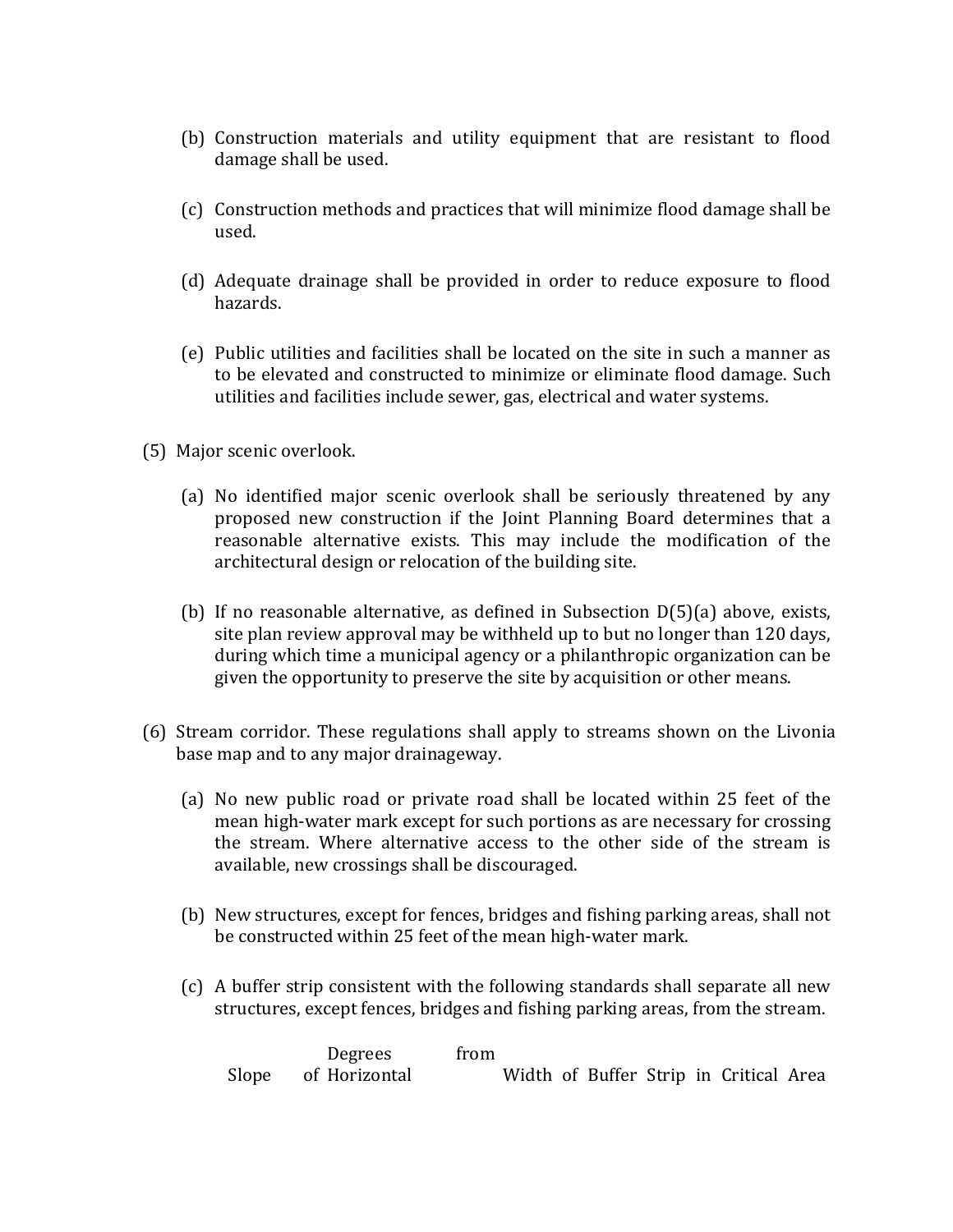| Land   | (feet) | from Mean High Water Mark |
|--------|--------|---------------------------|
|        |        | 50                        |
| $10\,$ | 6      | 90                        |
| 20     | 12     | 130                       |
| 30     | 17     | 170                       |
| 40     | 23     | 210                       |
| 50     | 26     | 250                       |
| 60     | 31     | 290                       |
| $70\,$ | 35     | 330                       |
| 80     | 39     | 370                       |
| 90     | 42     | 410                       |

Source: Hartung, R.E., and Kress, S.W,; Woodlands of Northeast, United States Department of Agriculture (USDA), Soil Conservation Service (SCS), and Forest Service, Philadelphia, Pennsylvania, 1977.

- (d) New structures and roads shall be designed and constructed in accord with erosion control standards and stormwater control standards contained in the supplemental stream conservation resource document. Refer to erosion and sediment control best management practices (BMP's) and stormwater management BMP's from pages 65 to 93 in Chapter 6 of the New York State Department of Environmental Conservation (NYSDEC) Stream Corridor Management Manual.
- (e) Within the buffer strip identified hereunder, woody shrubs and trees shall be retained sufficient to maintain the stability of the stream bank and to minimize stream bank erosion and direct runoff. Forest management roads or skid trails shall not be allowed inside the mean high-water mark, except at necessary stream crossings, and they shall be allowed at a distance from the mean high-water mark that is consistent with the following criteria for establishing buffer strips for logging areas.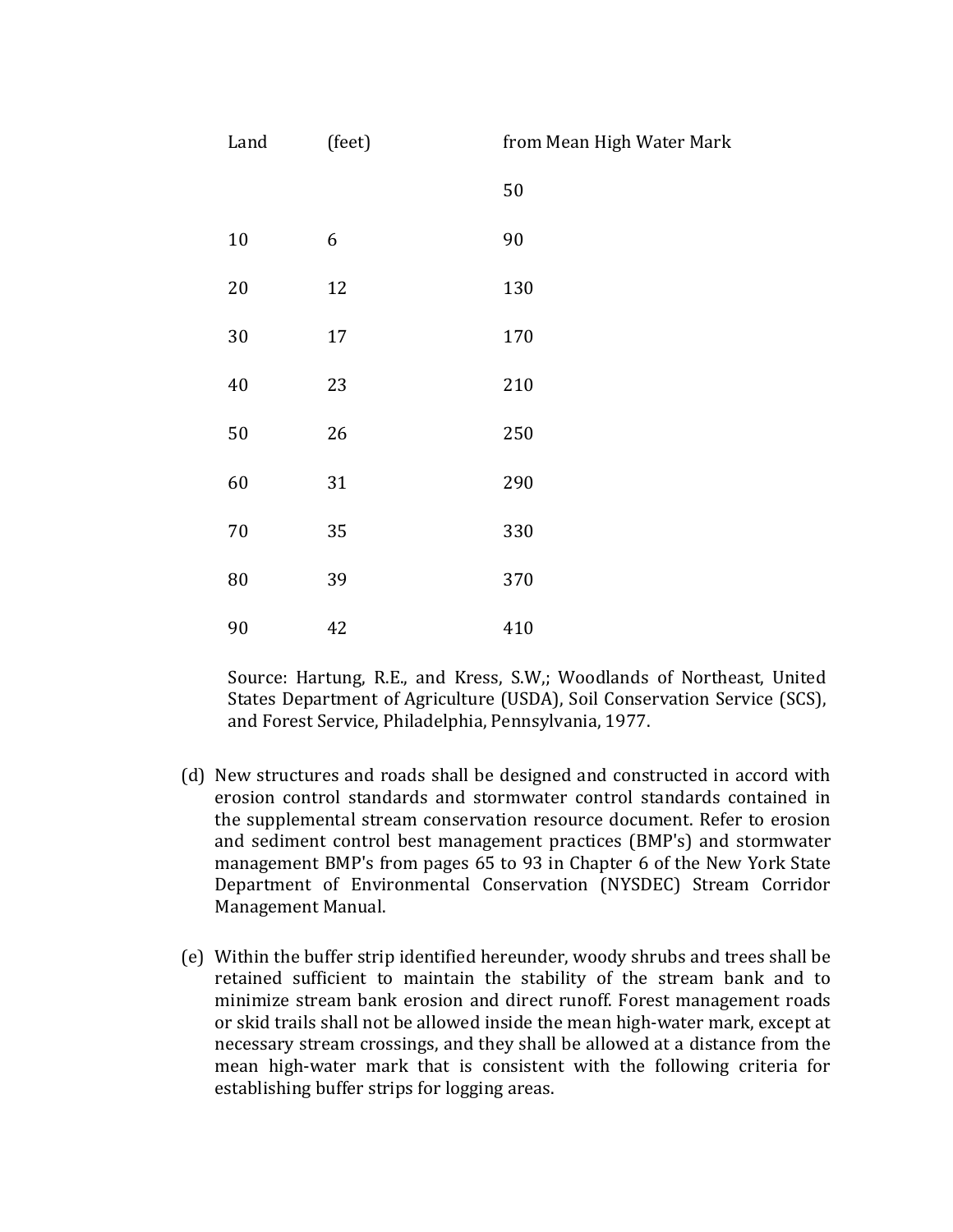| Slope of Land Horizontal | Degrees | Width of Buffer Strip for Logging<br>From Areas<br>(feet) |  |  |
|--------------------------|---------|-----------------------------------------------------------|--|--|
|                          |         | $50\,$                                                    |  |  |
| $10\,$                   | 6       | $50\,$                                                    |  |  |
| $20\,$                   | 12      | 65                                                        |  |  |
| 30                       | 17      | 85                                                        |  |  |
| $40\,$                   | 23      | 106                                                       |  |  |
| 50                       | 26      | 125                                                       |  |  |
| 60                       | 31      | 145                                                       |  |  |
| 70                       | 35      | 165                                                       |  |  |
| ${\bf 80}$               | 39      | 185                                                       |  |  |
| $90\,$                   | 42      | 205                                                       |  |  |
| 100                      | 45      | 225                                                       |  |  |

Source: Hartung, R.E., and Kress, S.W,; Woodlands of Northeast, USDA, SCS, and Forest Service, Philadelphia, Pennsylvania, 1977.

- (f) To protect the water quality, bed and banks of a stream from the impacts associated with logging, no more than 1/3 of the timber will be removed in a ten-year period within the buffer strip designated under Subsection D(6)(e) above. A professional timber harvesting program is required, including restoration measures for disturbed land and skid trail. A letter of credit may be required if deemed necessary by the governing board.
- (g) Diseased vegetation and rotten or damaged trees or other vegetation presenting safety, environmental or health hazards may be removed. Firewood for personal use may be removed, within the limits of Subsection  $D(6)$ (f) above.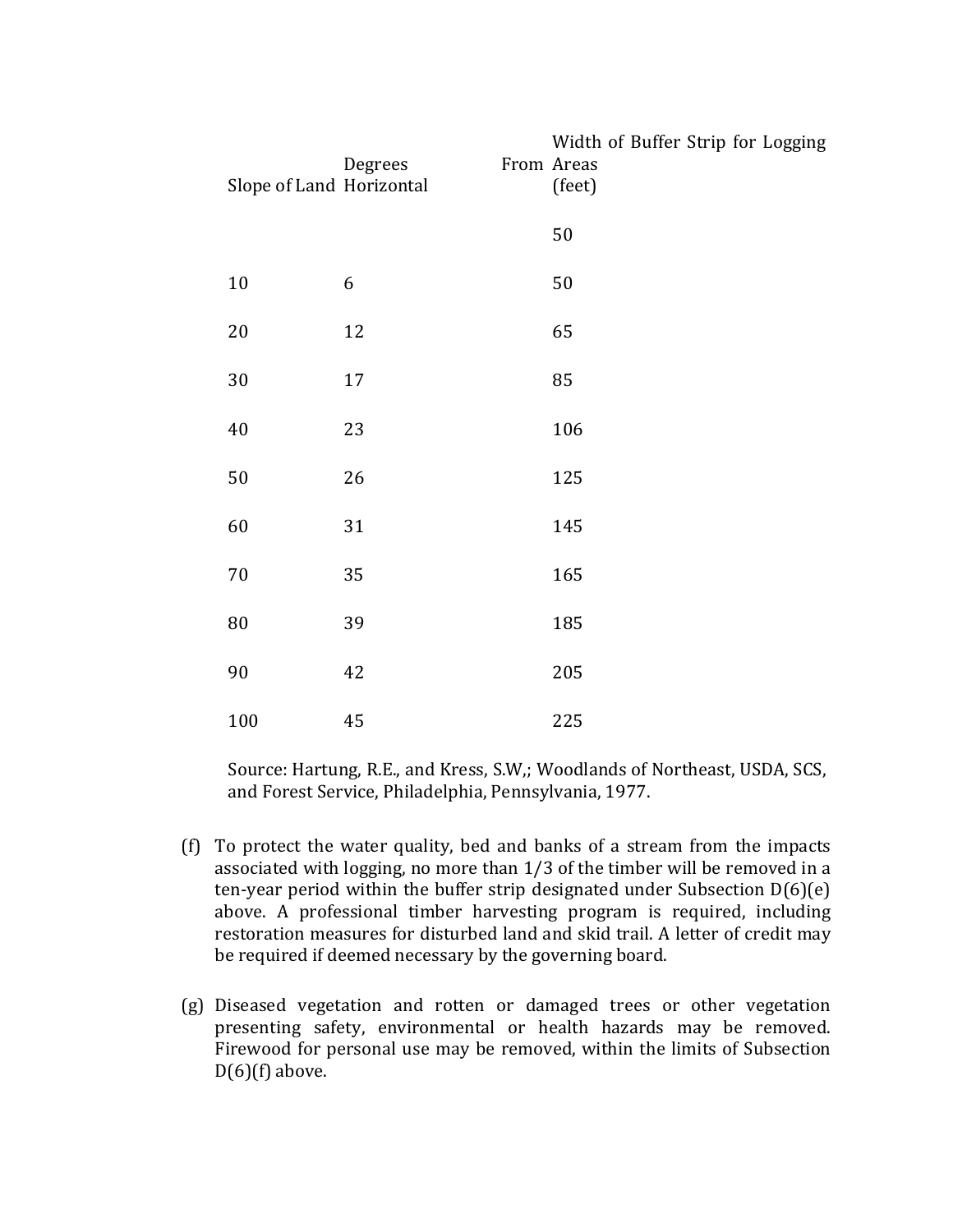- (7) Conesus and Hemlock Lake Watersheds.
	- (a) New structures shall be designed and constructed in such manner as to avoid undue adverse environmental impacts and in accord with erosion control standards and stormwater control standards contained in the supplemental stream conservation resource document. Refer to erosion and sediment control best management practices and stormwater management best management practices from pages 65 to 93 in Chapter 6 of the NYSDEC Stream Corridor Management Manual.
	- (b) Storm sewer outlets shall not be made directly to lakes, impoundments, streams or their tributary watercourses, without other treatment as specified in current engineering design criteria. Provision shall be made to discharge to the surface at least 100 feet from lakes, impoundments, streams and their tributary watercourses.
	- (c) The dumping of more than two cubic yards of snow removed from streets, road and parking areas directly into lakes, reservoirs, impoundments or streams is prohibited.
	- (d) Animal wastes.
		- [1] No concentration of animal wastes from an agricultural operation, including but not limited to manure piles, feedlots, barnyards and yarding areas, shall be located within a linear distance of 250 feet from any lake, reservoir, impoundment or watercourse.
		- [2] Barnyards, feedlots, yarding areas and manure piles shall be separated from streams and water bodies by ditches or surface grading to prevent their runoff from entering streams and water bodies.
		- [3] Drainage from barnyards, feedlots, yarding areas or manure piles shall not be discharged directly to a lake, reservoir, impoundment or watercourse. Such drainage shall be dispersed over the surface of the ground at a minimum distance of 250 linear feet from any lake, reservoir, impoundment or watercourse.
		- [4] Provision shall be made for satisfactory disposal of milk house waste either by surface or subsurface irrigation that prevents any discharge to any lake, reservoir, impoundment or watercourse. Such facilities shall be located at least 100 linear feet from the lake, reservoir, impoundment or watercourse.
	- (e) Industrial sludge and toxic chemicals. Toxic chemicals shall not be buried in the soil, spread upon the surface of the ground or allowed to enter surface waters.
	- (f) Fertilizer use.
		- [1] Open storage of chemical fertilizers for commercial use is prohibited.
		- [2] Fertilizer use for all applications shall be in accordance with best